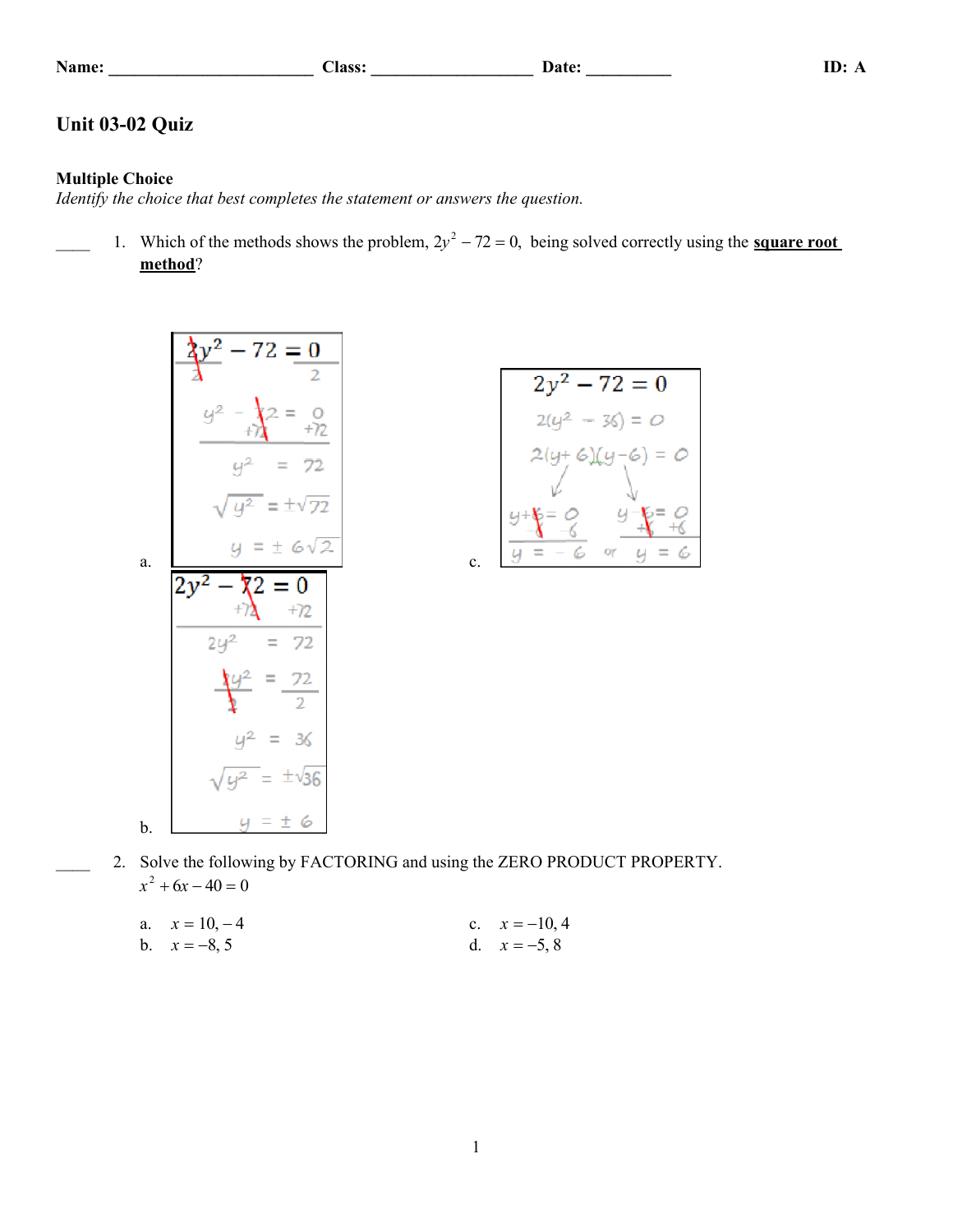3. Find the solutions of the following quadratic:  $2x^2 - 7x - 4 = 0$ 

a. 
$$
x = \frac{1}{2}, -2
$$
  
\nb.  $x = \frac{1}{4}, -4$   
\nc.  $x = -\frac{1}{4}, 2$   
\nd.  $x = -\frac{1}{2}, 4$ 

4. The length of a rectangle is 3 cm more than twice the width. If the area of the rectangle is 44 cm<sup>2</sup>, what is the **width** of the rectangle?

| 44 $cm2$                                      | ω |
|-----------------------------------------------|---|
| $2w+3$                                        |   |
| $11 \text{ cm}$<br>$c_{\cdot}$<br>d.<br>22 cm |   |

### **Completion**

*Complete each statement.*

a. 2 cm b.  $4 \text{ cm}$ 

5. Solve the following by FACTORING and using the ZERO PRODUCT PROPERTY:

$$
x^2 - 12x + 20 = 0
$$

In the blank list only the **larger** of the 2 solutions (just the number only).

6. Solve the following by FACTORING and using the ZERO PRODUCT PROPERTY:

 $x^2 - 6x = 0$ 

In the blank list only the **larger** of the 2 solutions (just the number only).

7. Solve the following by FACTORING and using the ZERO PRODUCT PROPERTY:

 $3x^2 - 7x - 6 = 0$ 

In the blank list only the **larger** of the 2 solutions (just the number only).